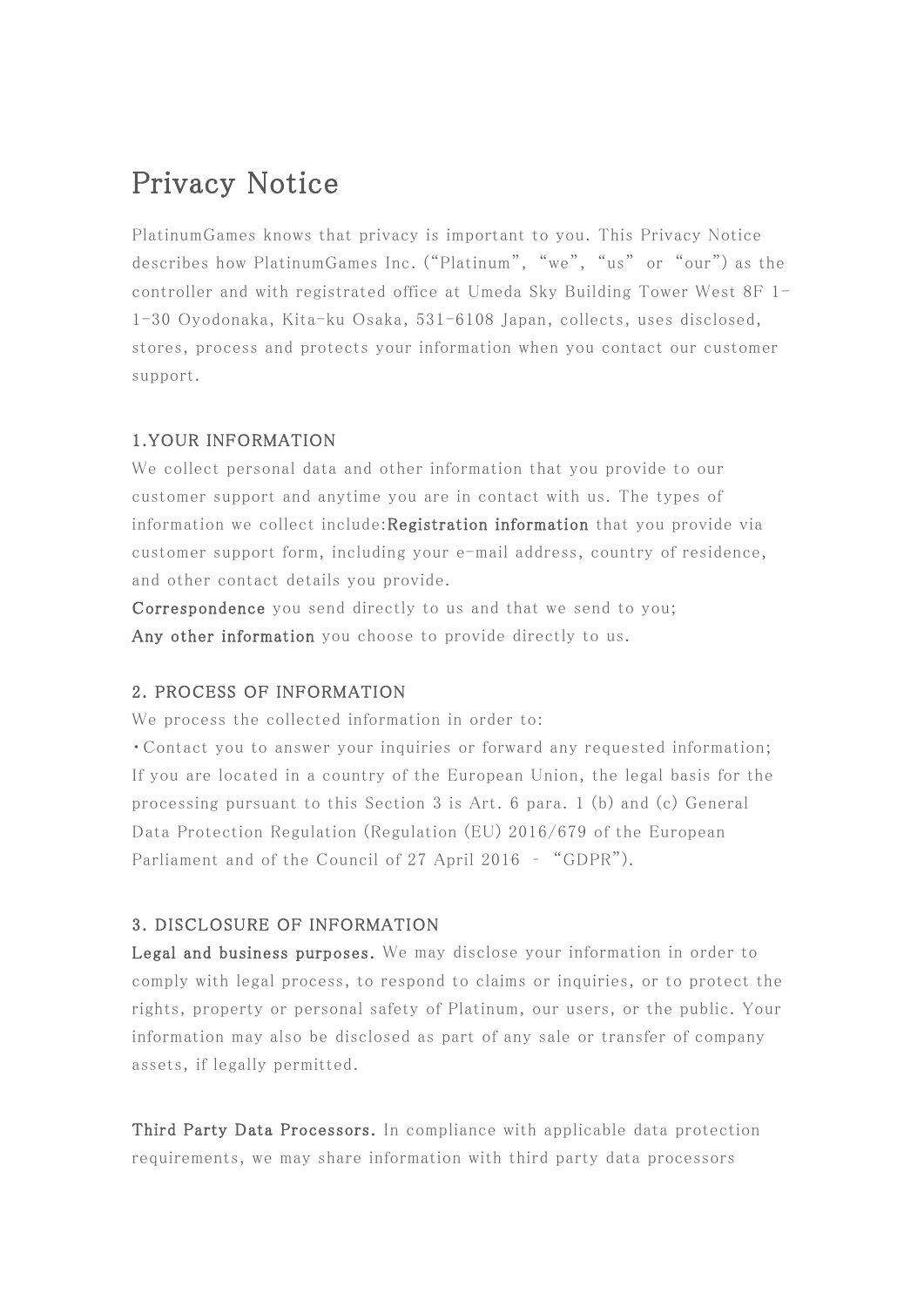acting on our behalf that either provide us with services in connection with reward.

If you are located in a country of the European Union, where such third party processors are located outside the European Union respectively the European Economic Area, such third party processors are either located in a third country where the European Commission has decided that this country ensures an adequate level or appropriate safeguards for an adequate level of data protection are provided for by standard data protection clauses that have been adopted by the European Commission and that have been entered into between Platinum and the third party data processor.

## 4. SECURITY

Platinum uses appropriate technical, administrative and organizational measures to protect your information from loss, theft, misuse, and unauthorized access, disclosure, alteration and destruction. You should understand that no data storage system or transmission of data over the Internet or any other public network can be guaranteed to be 100% secure.

#### 5. STORAGE TIME

We will only store your information as long as necessary to fulfill the purposes for which the information is collected and processed or – where the applicable law provides for longer storage and retention period – for the storage and retention period required by law. After that your personal data will be deleted.

#### 6. YOUR RIGHTS UNDER GDPR

If you are located in a country of the European Union, you may have the following rights under European data protection law, respectively under the GDPR:

The right to request access to personal data stored by us; The right to request rectification or erasure of your personal data or restriction of processing concerning your personal data.

The right to withdraw any consent you have given at any time, without affecting the lawfulness of processing based on consent before its withdrawal; The right to data portability;

The right to object to the processing of your personal data.